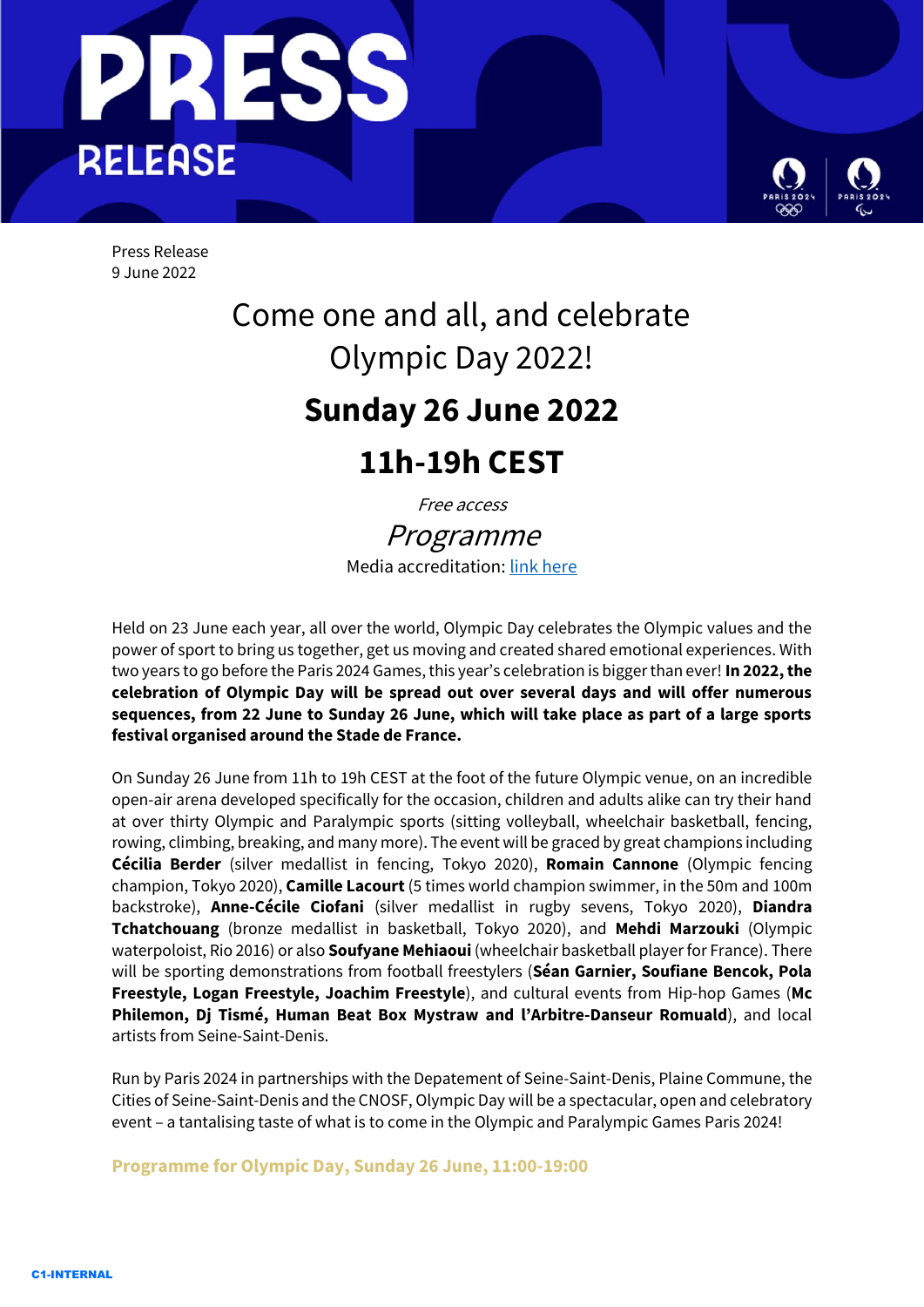**What's your Olympic or Paralympic sport?** At the foot of the Stade de France, numerous free taster sessions will be offered, so that everyone can discover new sports to play and to cheer at the Paris 2024Games!

- Watersports: rowing, swimming, canoeing/kayaking, sailing, etc.
- Racquet sports: badminton, tennis, table tennis

• Urban sports: 3×3 basketball, BMX (in the presence of **Alex Jumelin, 4-time world champion in flatland BMX and silver medallist at the X Games 2022 in Japan**), skateboard, breaking

• Multisport: athletics (in the presence of **Stella Akakpo, Olympic athlete**), boxing, horse riding, climbing, fencing (in the presence of **Anita Blaze,** silver medallist, Tokyo 2020**; Cécilia Berder, silver medallist, Tokyo 2020**; and **Ysaora Thibus, silver medallist, Tokyo 2020**), football, golf, gymnastics, weightlifting, handball, field hockey, judo, wrestling, modern pentathlon, rugby, taekwondo, shooting, archery, triathlon, volleyball, sitting volleyball, wheelchair basketball (through the presence of Soufyane Mehiaoui) and boccia.

Throughout this spectacular day, **French champions will be around to mingle with the public and give a talk to the fans in an "Équipe de France" (Team France) area.** There will be a contest to win an Équipe de France uniform.

## **See the athletesperform!**

- **Breaking battles** organised by the French dancing federation
- **BMX flatland demo by Alex Jumelin**, 4-time world champion

• **Trampoline demonstration by the Fédération Française de Gymnastique**, and **Double Dutch** skipping demonstration by The Ropestylers – an internationally recognised group, classed as one of the best in Europe

• **Fightball with Séan Garnier, the first ever world champion in freestyle**, and demonstrations of freestyle football with Soufiane Bencok, Pola Freestyle, Logan Freestyle and Joachim Freestyle

**Vibe with the energy of Seine-Saint-Denis** with a **Hip Hop Games Exhibition** bringing together three dancers from Seine-Saint Denis, performing alongside the Troupe Hip Hop Games (Mc Philemon, Dj Tismé, Human Beat Box Mystraw and l'Arbitre-Danseur Romuald).

**You are part of Olympic Day too** – The general public will be invited to take part in the day's events, through unique experiences alongside athletes and personalities, encouraging everyone to better themselves through sport or through artistic expression

> • A women's rap freestyle battle, organised in advance of Olympic Day by La Souterraine and Paris 2024, to stage a demonstration on Olympic Day, 26 June, at the Stade de France > Launching on Instagram on 9 June through @paris2024 and @letsgogogo

> • Séan Garnier will challenge the audience at Olympic Day to a 'Fightball' competition on the stand of the Fédération Française de Football, alongside the PSG legend Raí.

**Paris 2024 Partners play the game** - to offer even more activities to the general public,

- Decathlon will set up a multi-sports obstacle course accessible to both children and adults.
- Le Coq Sportif has invited children from the association Fête le Mur de Seine-Saint-Denis (an association for children and young people from the city's priority neighbourhoods) to come and learn about the day's sports alongside several athletes from Team LCS, including Anne-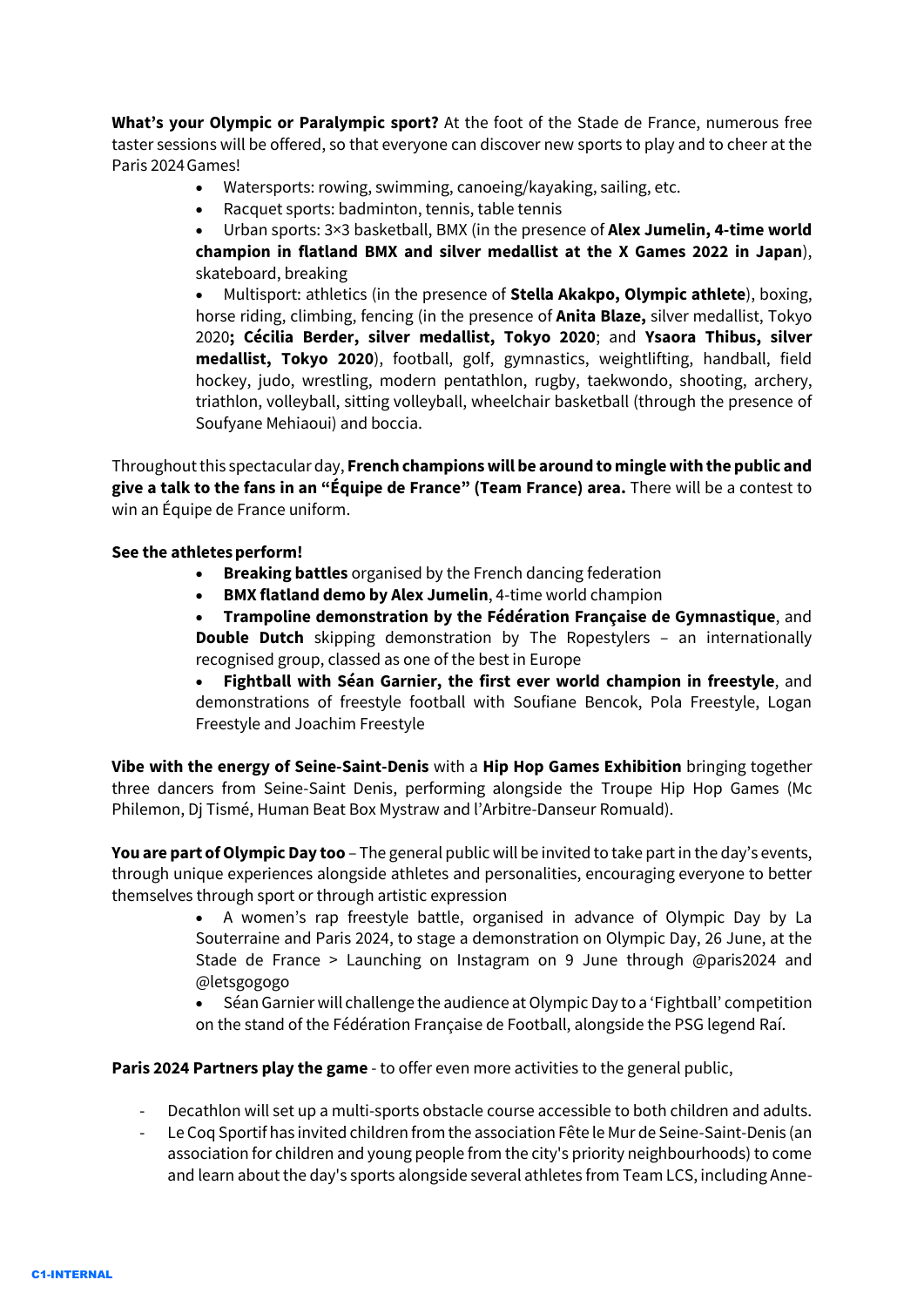Cécile Ciofani, elected best female rugby 7s player in the world and silver medallist at Tokyo 2020.

All day, the cultural barge 'Le Barboteur' will be on Canal Saint-Denis, in the vicinity of the Stade de France, offering refreshments for all. Food Trucks will also offer a complete range of food and drink and a DJ MIX will be present to create a festive atmosphere.

**After 7pm, the party continues in Paris** - at the end of the event, the public will be invited to Paris to take part in various breakdance-themed activities. From 8pm onwards, from the forecourt of the Petit Palais:

- **demonstrations and battles of urban dances (**breaking, hip hop, voguing, etc.)
- graffiti workshops for children
- musical parade on rollerblades between the Petit Palais, the urban art centre Fluctuart and the Philharmonie
- voguing evening at Dock B

# **All day long, join the Stade de France in groups and with music!**

On foot, by bike, by boat or by metro, Parisians and Séquano Dionysiens are invited to take one of these routes to celebrate Olympic Day at the Stade de France

10.30am: Departure by cruise from the Bassin de la Villette

11:00am: Departure on foot from Pantin Town Hall and Parc de la Villette

11.30am: Departure by River Shuttle from the Decathlon Esplanade in Noisy-le-Sec

11.45am: Departure from the Place des Arts in L'Ile-Saint-Denis to join a river shuttle

12:00 : Departure by transport, in front of the town hall of Epinay-Sur-Seine or in front of the town hall of Villetaneuse

12.40pm: Departure by river shuttle from the 6B in Saint-Denis or by tramway 5 in front of the town hall of Pierrefitte-sur-Seine

1pm: Departure on foot from Parc de la Villette

1pm: Departure by bike/roller/river shuttle from Place des Ecoles in Bobigny

1.20pm: Gather in front of the Saint-Denis market for a collective departure of the procession from Place du 8 mai 1945 at 1.45pm

1.30 pm: Departure on foot from the Parc de la Villette for 4km of musical, sports and cultural activities and second departure of the river shuttle from the 6B in Saint-Denis

2pm: Departure by river shuttle from the Place des Ecoles in Bobigny 2.30pm: Departure by river shuttle from the Place de la Pointe in Pantin

Buses will also be chartered in some cities such as Bagnolet, Bondy, Drancy, Noisy Le Grand, Clichy Sous-Bois, Gournay Sur Marne, Livry-Gargan, Neuilly Plaisance...

# **Olympic Day is also…**

## **Wednesday 22 June**

• Introduction to Olympic sports in Paris schools > As part of the "Sport Wednesdays" programme, this day is an opportunity to encourage the practice of sports and knowledge of Olympic disciplines with introductions to Olympic sports via various fun courses. Culture will also be present thanks to meetings with artists and artistic workshops. (The event is not open to the public).

• Jeux des collèges > Organised by UNSS 93 and Seine-Saint-Denis, the Collegiate Games will involve 1,000 secondary-school students, competing in teams, with a range of activities and sporting events going on throughout the day. Running from 09:30 to